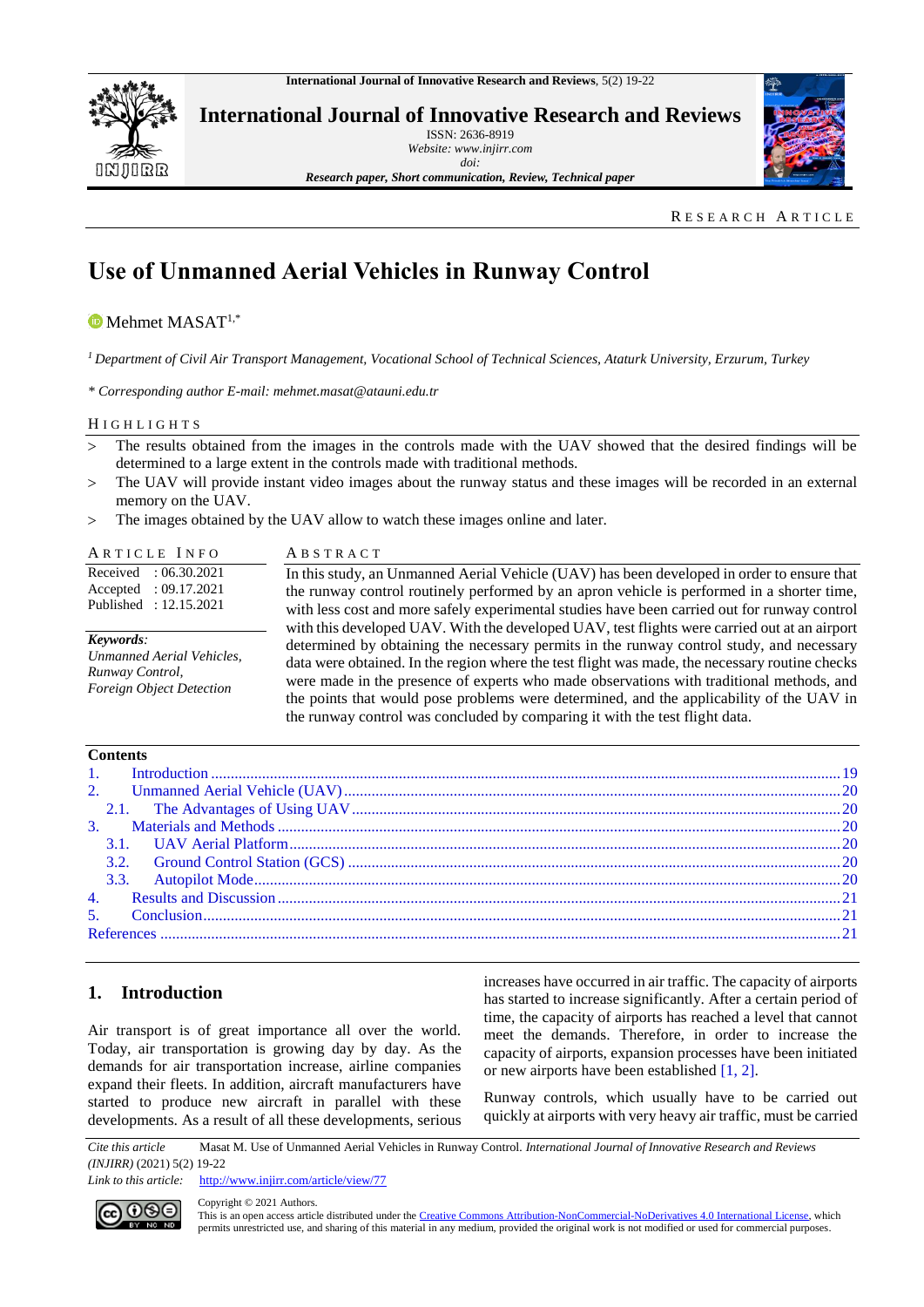out within the visual possibility provided by the car headlights in night conditions. Depending on the circumstances, a continuous surveillance or control situation is not possible [\[3\].](#page-2-4)

A foreign object that may be present on the pollution caused by aircraft tire tracks on a runway, especially in daytime conditions; If it is not of a size that can be easily seen with the eye, there is very little chance of being detected by an apron vehicle doing routine runway checks on the runway and traveling at 20-50 km/h and the apron mechanic using it. In night conditions, this rate is much lower [\[4, 5\].](#page-3-0)

In this study, an Unmanned Aerial Vehicle (UAV) has been developed in order to ensure that the runway control is routinely performed by an apron vehicle and the apron mechanic using it is performed in a shorter time, with less cost and more safely. and experimental studies have been carried out for runway control with this developed UAV.

When the literature is examined, UAVs are successfully applied in many civilian applications such as primarily military applications, forest fire, atmosphere research, ocean observations, geological surveys, weather forecasting,

# <span id="page-1-0"></span>**2. Unmanned Aerial Vehicle (UAV)**

UAV is an unmanned vehicle which can be used either by a person from the ground through a remote control or it can fly automatically with a flight plan which is planned beforehand [\[6\].](#page-3-1)

UAV was first used in the 19th century. UAV gain its popularity in the last decade and many scientists focused on UAV. Generally, UAV is used in military purposes but in previous years we are witnessing the use of UAV for academic research and sometimes for civil purposes. In the beginning, a few countries could use UAV, but now many countries have access to the use of UAV [\[7\].](#page-3-2)

In literature, UAV is generally used for military purposes and sometimes it can be used for environmental issues such as weather forecasts, forest fires, atmospheric research, ocean observations and geological surveys, but until today, their use in runway control applications has not been found [\[6–11\].](#page-3-1)

### <span id="page-1-1"></span>**2.1. The Advantages of Using UAV**

UAV is more beneficial in war zone especially when it is risky for soldiers to get to the zone. Long flights are tiring for a pilot and a pilot may lose his / her concentration, but by using UAV this will not be a problem [\[12\].](#page-3-3)

The following points are the pros of UAV compared with a normal aircraft [\[8, 13\].](#page-3-4)

- UAV is more environmentally friendly
- UAV is more economical in terms of manufacturing, maintenance and fuel consumption.
- UAV cannot be easily detected by enemies in the war zone because of its small size.
- If an UAV is shot down it won't cause as much loss as a normal aircraft does because we don't want to lose our pilots.

## <span id="page-1-2"></span>**3. Materials and Methods**

In this study, the investigation of the effectiveness of the use of UAV in the runway control study was carried out using a modified 4-engine helicopter model as a platform. The UAV system used in the runway control study consists of an air platform and a ground control station. It provides ease of operation thanks to the sufficient thrust it receives from the model engines, which have sufficient carrying force for the Electric-Electronic (avionic) system and parts.

## <span id="page-1-3"></span>**3.1. UAV Aerial Platform**

A rotary-wing 4-engine (quadrotor) mini helicopter was used as an aerial platform. The model used has a suitable place for mounting electrical - electronic (avionic) systems and camera systems such as camera, video transmitter and standard radio transmitter. [Figure 1](#page-1-6) shows the UAV used as an aerial platform.



<span id="page-1-6"></span>

In the runway control studies, a camera system that provides simultaneous image transmission for the detection of foreign objects that may be on the runway has been developed and mounted on the UAV in the most appropriate way without disturbing its aerodynamic structure.

### <span id="page-1-4"></span>**3.2. Ground Control Station (GCS)**

In addition to the visual use of the UAV, it is also controlled by transferring the images taken from the camera on the UAV to the monitor with a video receiver in GCS during its use at long distances. By using this system, as mentioned before, the video and audio information coming from the UAV can be taken and the aircraft can be directed and runway control can be done with the help of the images on the screen. GCS consists of a 6-channel standard transmitter (control unit), a monitoring unit (monitor) and a video receiver.

### <span id="page-1-5"></span>**3.3. Autopilot Mode**

Thanks to the software adapted to the developed UAV, the runway control can be done with autopilot mode by entering the coordinates of the runway to be controlled.

This is the main control problem of holding a UAV over a specified time period for the desired flight on a predetermined route. During this process, the dynamic status of the UAV could be affected by disruptive impacts created by its own system or caused by the external environment. In the cases of deviation from equilibrium, the desired stability and performance will not be realized during manual control of the UAV from the ground [13].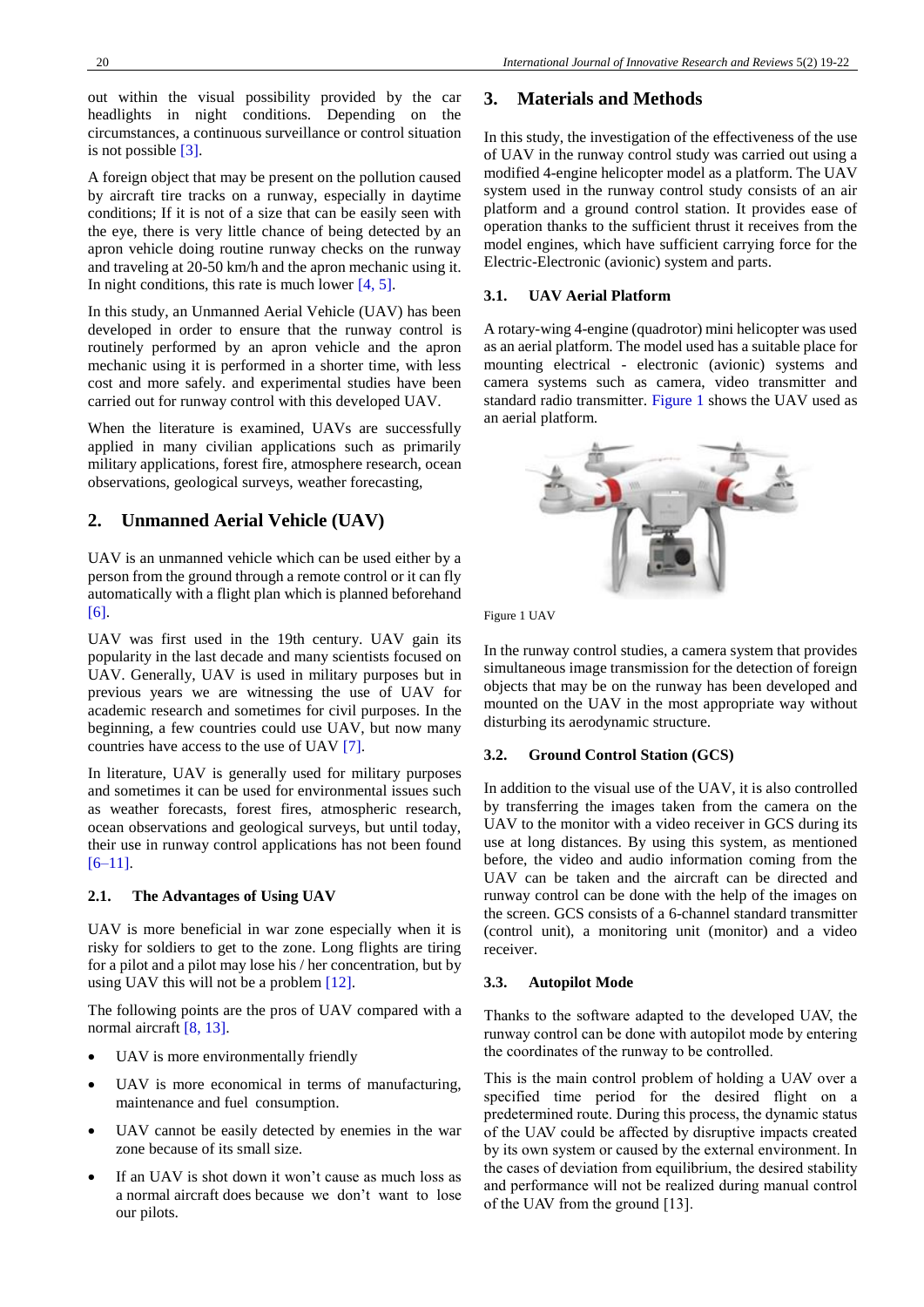Holding an aircraft continuously horizontal and fixed on predetermined coordinates and serial control mechanisms designed to generate the commands returning it to its former position in the case of necessary status changes is known as "Automatic Pilot" or "Auto Pilot" [8].

Directing the model to the operation area where manual operation is inadequate, taking images, making exploration and providing more a stabilized flight and facilitating the return of an aircraft which is out of range of the GPS coordinates noted at the beginning can all be carried out by the autopilot system thanks to the software installed into autopilot system. [Figure 2](#page-2-5) shows the input screen of GPS coordinates in the NAZA-M V2 software which is used by the GCS of the UAV.

| <b>NAZA-MV2</b>                                                                                                        |                                                                             | English -                                                                                                                            |
|------------------------------------------------------------------------------------------------------------------------|-----------------------------------------------------------------------------|--------------------------------------------------------------------------------------------------------------------------------------|
| го,<br>Basic<br>Advanced                                                                                               | i<br>Info<br><b>Tools</b><br>Upgrade                                        |                                                                                                                                      |
| <b>Basic</b><br><b>Mounting</b><br>GPS Location                                                                        | Aircraft<br>Mixer Type:<br>Hexa-rotor V                                     | Advanced<br>Motor<br>Motor Idle Speed:<br>Recommended                                                                                |
| $-3cm$<br>$\chi$<br>Υ<br>$-1cm$<br>$\overline{z}$<br>$-17cm$                                                           | RC.<br>Receiver Type:<br>Tradition                                          | Cut Off Type:<br>Intelligent<br>$-F/S$<br>Failsafe Methods: Go-Home and Landing                                                      |
| Gain<br>Pitch<br>Roll                                                                                                  | Vertical<br>Yaw                                                             | <b>IOC</b><br>Intelligent Orientation Control:<br>ON                                                                                 |
| INH -<br>INH -<br>160%<br>160%<br><b>Basic</b><br>INH -<br>INH -<br>170%<br>170%<br>Attitude<br><b>Channel Monitor</b> | INH -<br>160% INH -<br>130%                                                 | Gimbal<br>Gimbal Switch:<br>OFF                                                                                                      |
| <b>LOCALITY   LOCALITY</b><br>$\mathbf{1}$<br>$-1$<br>$-1000$<br>$\mathbf{0}$<br>$\overline{R}$                        | $-793$<br>υ<br>$-144$<br>X <sub>1</sub><br><b></b><br>800<br>X <sub>2</sub> | Voltage<br>OFF<br>Protection Switch:<br>15.44 V<br>Current Voltage:<br>Battery Type:<br>4S LiPo<br>First Level Protection:<br>14.40V |
|                                                                                                                        | <b>OnLine Help</b>                                                          | Second Level Protection: 13.80V                                                                                                      |

<span id="page-2-5"></span>Figure 2 GPS position information input screen

#### <span id="page-2-0"></span>**4. Results and Discussion**

Test flights were carried out at different flight levels, and the weather conditions on the day of the flight are given in [Table](#page-2-6)  [1.](#page-2-6)

<span id="page-2-6"></span>Table 1 Weather conditions on the day of the test flight

| Weather<br>Condition | Temperature    | Wind speed         | Wind<br>direction |
|----------------------|----------------|--------------------|-------------------|
|                      | $25^{\circ}$ C | $7.4 \text{ m/s}$  | From the          |
|                      |                | (10 meters height) | north             |
|                      |                |                    |                   |

In the study, the following foreign object was observed on the runway in the images sent online by the UAV, which was watched by the experts at the ground control station:

As seen in [Figure 3](#page-2-7) at 01:31 minutes of the flight, a foreign object (bag) was detected on the runway.



<span id="page-2-7"></span>Figure 3 Foreign object (bag) detected on the runway

At 01:37 minutes of the flight, a foreign object (bush) was detected on the runway as seen i[n Figure 4.](#page-2-8)



<span id="page-2-8"></span>Figure 4 Foreign object (bush) detected on the runway

At 02:47 minutes of the flight, a foreign object (bush) was detected on the runway as seen in [Figure 5.](#page-2-9)



Figure 5 Foreign object (bush) detected on the runway

#### <span id="page-2-9"></span><span id="page-2-1"></span>**5. Conclusion**

With the realized project, the unmanned aerial vehicle has been made available for reconnaissance, surveillance and operational purposes, and uninterrupted control will be possible using the camera with day and night vision system. With the developed UAV, test flights were carried out at an airport determined by obtaining the necessary permits in the runway control study, and necessary data were obtained. In the region where the test flight was made, the necessary routine checks were made in the presence of experts who made observations with traditional methods, and the points that would pose problems were determined, and the applicability of the UAV in the runway control was concluded by comparing it with the test flight data.

#### <span id="page-2-2"></span>**References**

- <span id="page-2-3"></span>[1] Seymour K, Held M, Georges G, Boulouchos K. Fuel Estimation in Air Transportation: Modeling global fuel consumption for commercial aviation. *Transportation Research Part D: Transport and Environment* (2020) **88**:102528.
- [2] Ryley T, Burchell J, Davison L. Valuing air transportation and sustainability from a public perspective: Evidence from the United Kingdom and the United States. *Research in Transportation Business & Management* (2013) **7**:114–119.
- <span id="page-2-4"></span>[3] Salata F, Falasca S, Palusci O, Ciancio V, Tarsitano A, Battistini V, et al. A first approach to the optimization of landing and take-off operations through intelligent algorithms for compliance with the